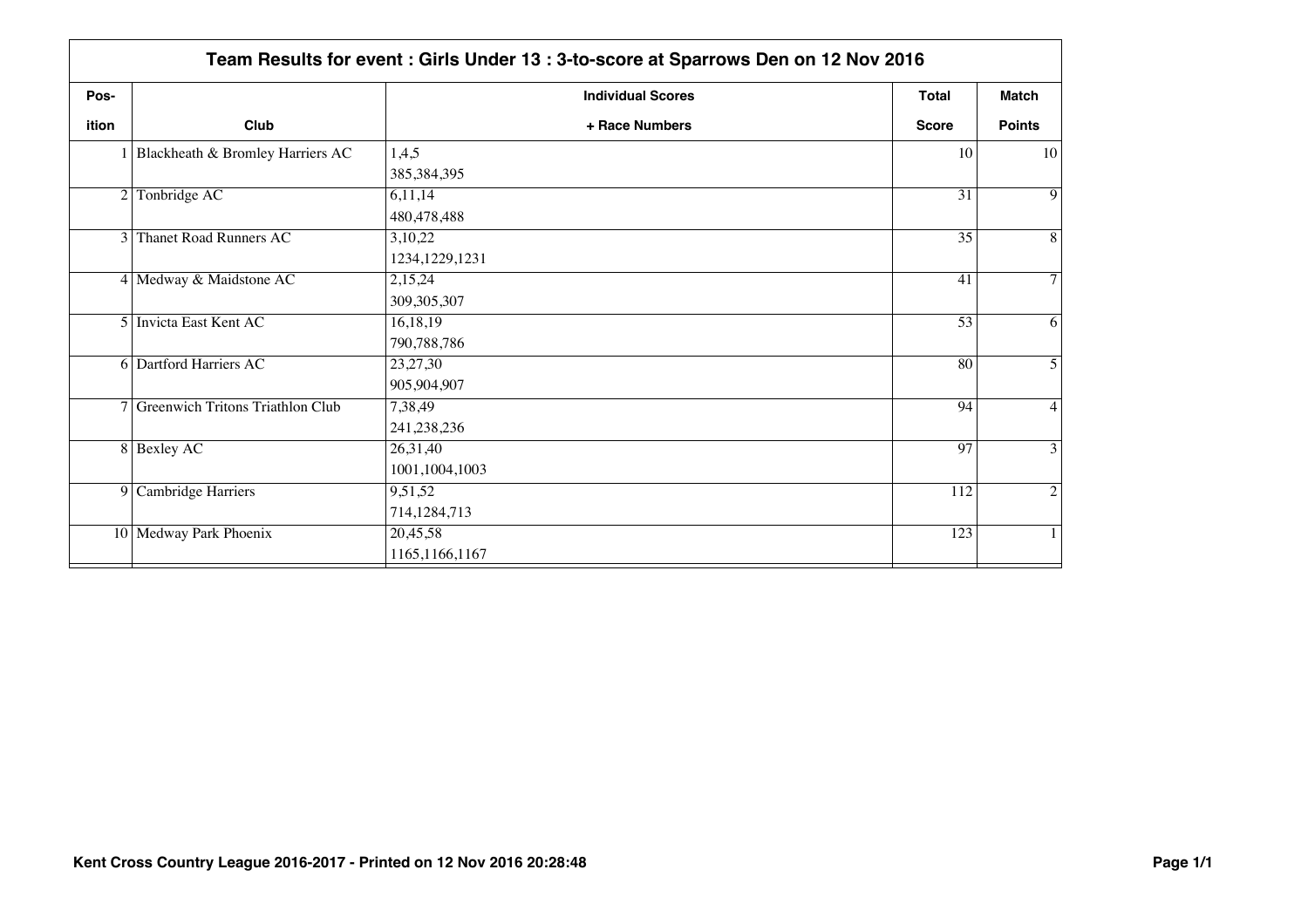| Pos-           |                                    | <b>Individual Scores</b> | Total        | Match          |
|----------------|------------------------------------|--------------------------|--------------|----------------|
| ition          | Club                               | + Race Numbers           | <b>Score</b> | <b>Points</b>  |
|                | 1 Blackheath & Bromley Harriers AC | 1,2,4                    |              | 9              |
|                |                                    | 430,419,429              |              |                |
| 2 <sub>1</sub> | Tonbridge AC                       | 3,5,16                   | 24           | 8              |
|                |                                    | 501,500,599              |              |                |
|                | 3 Medway & Maidstone AC            | 9,10,19                  | 38           | $\overline{7}$ |
|                |                                    | 98,97,921                |              |                |
|                | 4 Thanet Road Runners AC           | 11,15,44                 | 70           | 6              |
|                |                                    | 1236, 1254, 1235         |              |                |
|                | 5 Cambridge Harriers               | 13,25,37                 | 75           | 5              |
|                |                                    | 838, 842, 836            |              |                |
|                | 6 Judd School                      | 21,35,40                 | 96           | $\overline{4}$ |
|                |                                    | 1189,1180,1190           |              |                |
|                | 7 Bexley AC                        | 22,29,52                 | 103          | 3              |
|                |                                    | 1013,1332,1010           |              |                |
|                | 8 Dartford Harriers AC             | 18,48,56                 | 122          | 2              |
|                |                                    | 768, 764, 1337           |              |                |
|                | 9 S-Factor AC                      | 27,46,64                 | 137          |                |
|                |                                    | 982,983,988              |              |                |
|                |                                    |                          |              |                |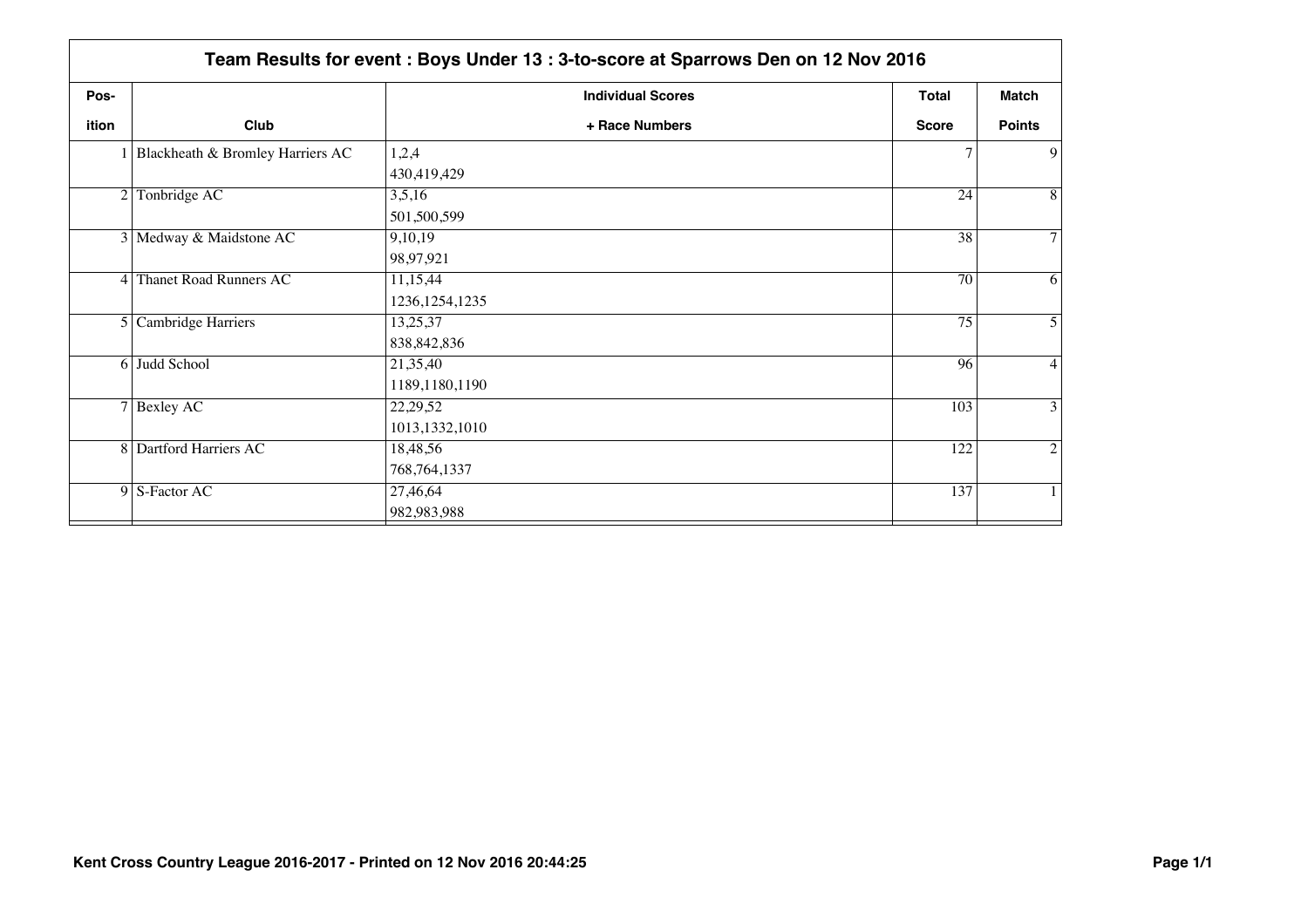|       | Team Results for event: Girls Under 15: 3-to-score at Sparrows Den on 12 Nov 2016 |                          |              |                |  |
|-------|-----------------------------------------------------------------------------------|--------------------------|--------------|----------------|--|
| Pos-  |                                                                                   | <b>Individual Scores</b> | <b>Total</b> | Match          |  |
| ition | Club                                                                              | + Race Numbers           | <b>Score</b> | <b>Points</b>  |  |
|       | Tonbridge AC                                                                      | 3,5,7                    | 15           | $\tau$         |  |
|       |                                                                                   | 516,523,512              |              |                |  |
|       | $2 $ Blackheath & Bromley Harriers AC                                             | 1,6,9                    | 16           | 6              |  |
|       |                                                                                   | 379, 371, 366            |              |                |  |
|       | 3 Invicta East Kent AC                                                            | 2,11,12                  | 25           | 5              |  |
|       |                                                                                   | 793, 795, 792            |              |                |  |
|       | 4 Dartford Harriers AC                                                            | 8, 13, 16                | 37           | $\overline{4}$ |  |
|       |                                                                                   | 898,899,897              |              |                |  |
|       | 5 Medway & Maidstone AC                                                           | 4,14,27                  | 45           | 3              |  |
|       |                                                                                   | 298, 293, 296            |              |                |  |
|       | 6 Thanet Road Runners AC                                                          | 10,23,29                 | 62           | $\overline{2}$ |  |
|       |                                                                                   | 1239, 1241, 1238         |              |                |  |
|       | 7 Cambridge Harriers                                                              | 37,41,42                 | 120          |                |  |
|       |                                                                                   | 716,719,1299             |              |                |  |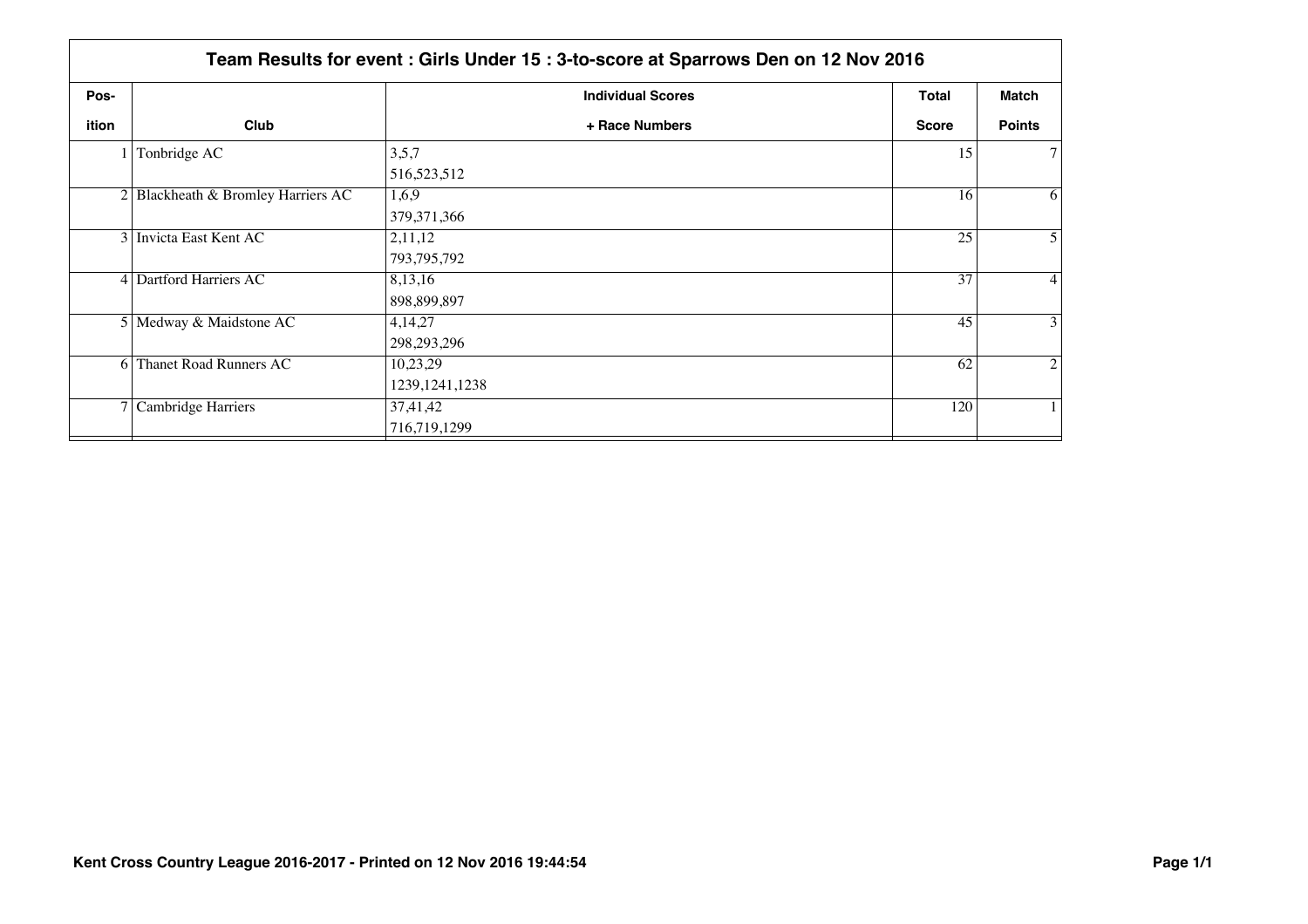|       | Team Results for event: Boys Under 15: 3-to-score at Sparrows Den on 12 Nov 2016 |                              |                 |                |  |
|-------|----------------------------------------------------------------------------------|------------------------------|-----------------|----------------|--|
| Pos-  |                                                                                  | <b>Individual Scores</b>     | Total           | Match          |  |
| ition | Club                                                                             | + Race Numbers               | <b>Score</b>    | <b>Points</b>  |  |
|       | $1$ Bexley AC                                                                    | 4,6,8<br>1018,1019,1020      | 18              | 9              |  |
|       | 2 Invicta East Kent AC                                                           | 1,7,18<br>808,971,809        | 26              | 8              |  |
|       | 3 Medway & Maidstone AC                                                          | 9,10,15<br>114,108,106       | 34              | $\tau$         |  |
|       | 4 Tonbridge AC                                                                   | 3,12,21<br>532,529,536       | $\overline{36}$ | 6              |  |
|       | 5 Blackheath & Bromley Harriers AC                                               | 5,16,20<br>441,439,450       | 41              | 5              |  |
|       | 6 Beech Grove Academy                                                            | 13,14,38<br>37, 33, 35       | 65              | $\overline{4}$ |  |
|       | 7 Cambridge Harriers                                                             | 2,53,54<br>846, 849, 844     | 109             | 3              |  |
|       | 8 Judd School                                                                    | 33,41,43<br>1176, 1174, 1318 | 117             | $\overline{2}$ |  |
|       | 9 Medway Park Phoenix                                                            | 40,48,50<br>1162, 1161, 1163 | 138             | $\mathbf{1}$   |  |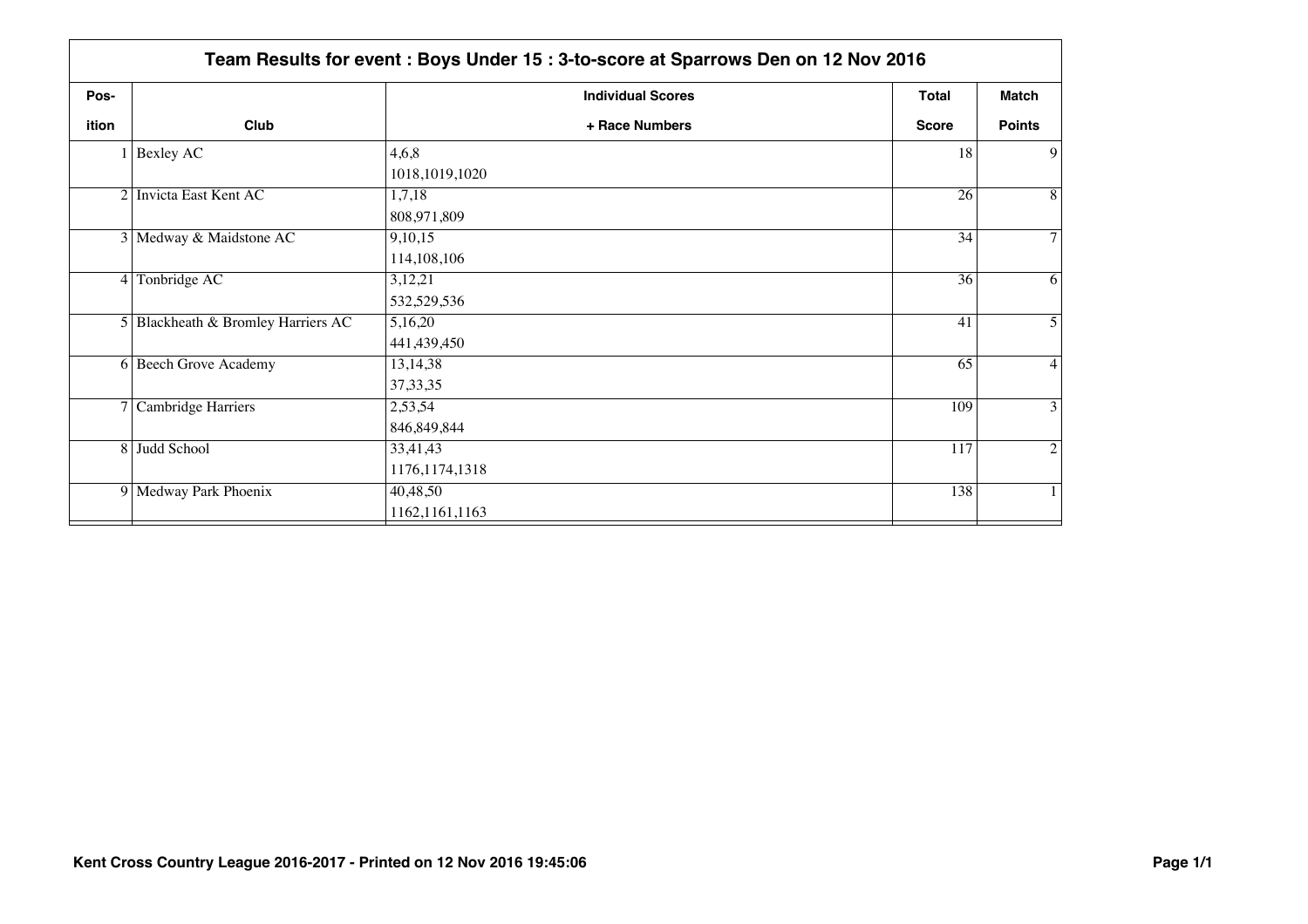|       | Team Results for event: Women Under 17: 3-to-score at Sparrows Den on 12 Nov 2016 |                          |              |                |  |  |
|-------|-----------------------------------------------------------------------------------|--------------------------|--------------|----------------|--|--|
| Pos-  |                                                                                   | <b>Individual Scores</b> | Total        | Match          |  |  |
| ition | Club                                                                              | + Race Numbers           | <b>Score</b> | <b>Points</b>  |  |  |
|       | Blackheath & Bromley Harriers AC                                                  | 4,6,7                    | 17           | $\overline{4}$ |  |  |
|       |                                                                                   | 349,359,348              |              |                |  |  |
|       | 2 Cambridge Harriers                                                              | 2,3,22                   | 27           | 3              |  |  |
|       |                                                                                   | 725,720,722              |              |                |  |  |
|       | 3 Invicta East Kent AC                                                            | 5, 12, 15                | 32           | 2              |  |  |
|       |                                                                                   | 799,797,796              |              |                |  |  |
|       | 4 Dartford Harriers AC                                                            | 8,9,18                   | 35           |                |  |  |
|       |                                                                                   | 894,889,893              |              |                |  |  |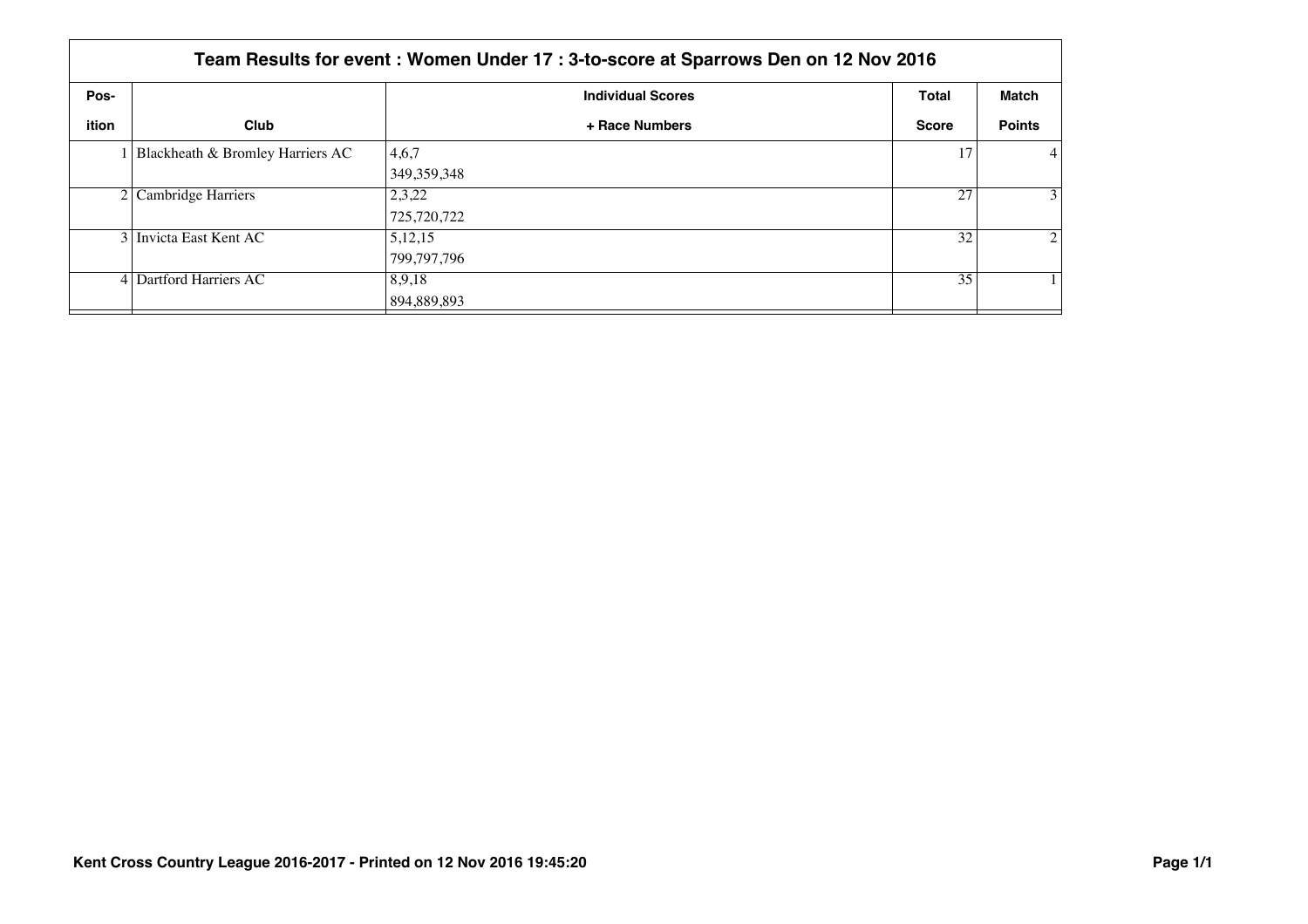|       | Team Results for event: Men Under 17: 3-to-score at Sparrows Den on 12 Nov 2016 |                          |              |               |  |  |
|-------|---------------------------------------------------------------------------------|--------------------------|--------------|---------------|--|--|
| Pos-  |                                                                                 | <b>Individual Scores</b> | Total        | Match         |  |  |
| ition | Club                                                                            | + Race Numbers           | <b>Score</b> | <b>Points</b> |  |  |
|       | Tonbridge AC                                                                    | 1,2,3                    | 6            | 6             |  |  |
|       |                                                                                 | 559,558,548              |              |               |  |  |
|       | 2 Blackheath & Bromley Harriers AC                                              | 7,8,14                   | 29           | 5             |  |  |
|       |                                                                                 | 460, 457, 459            |              |               |  |  |
|       | 3 Invicta East Kent AC                                                          | 11,19,20                 | 50           | 4             |  |  |
|       |                                                                                 | 815,818,816              |              |               |  |  |
|       | 4 Medway & Maidstone AC                                                         | 9,15,27                  | 51           | 3             |  |  |
|       |                                                                                 | 125, 123, 122            |              |               |  |  |
|       | 5 Cambridge Harriers                                                            | 18,21,33                 | 72           | 2             |  |  |
|       |                                                                                 | 855,856,854              |              |               |  |  |
|       | 6 Beech Grove Academy                                                           | 28, 31, 32               | 91           |               |  |  |
|       |                                                                                 | 32, 34, 36               |              |               |  |  |
|       |                                                                                 |                          |              |               |  |  |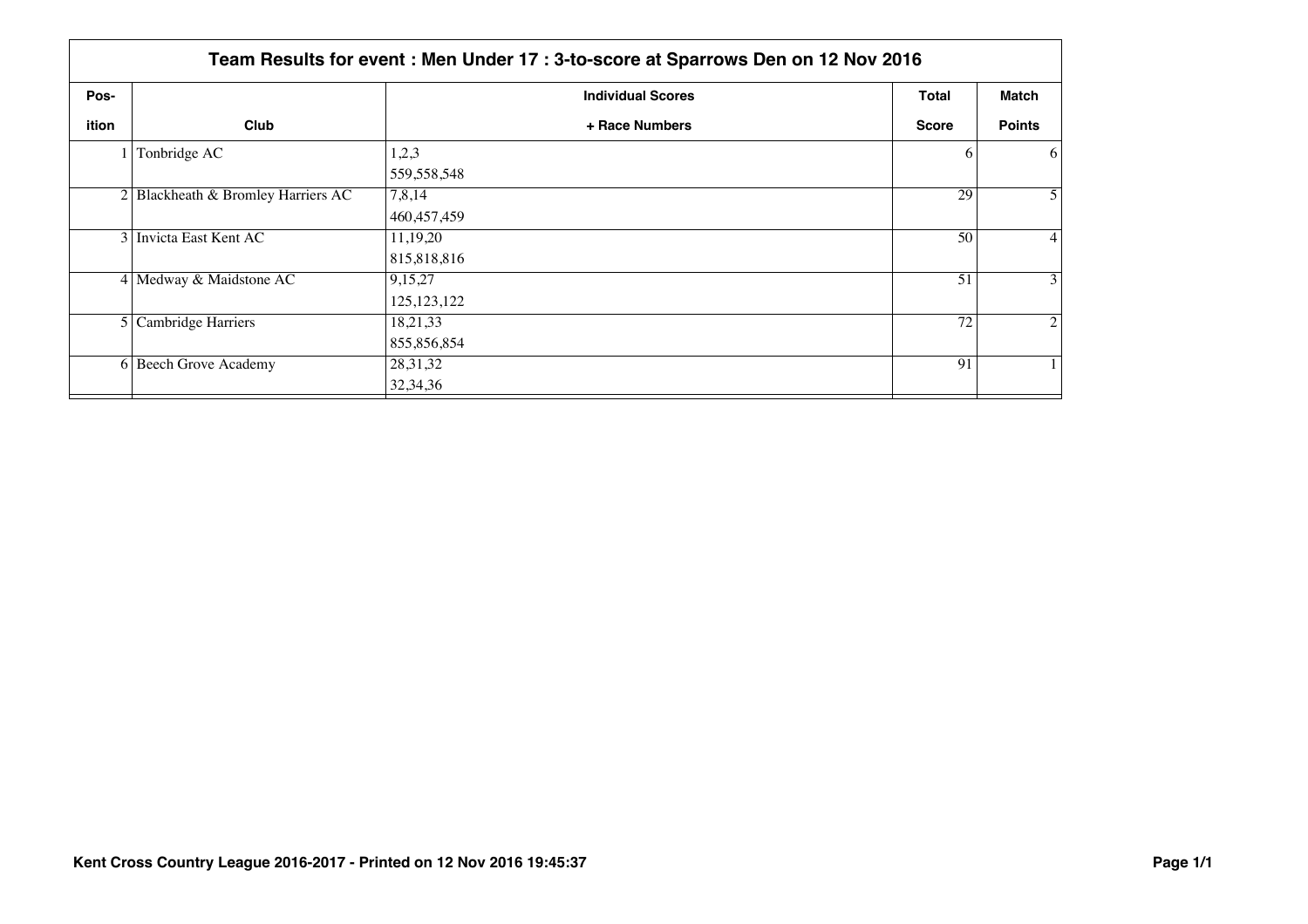|       | Team Results for event : Men Under 20 : 3-to-score at Sparrows Den on 12 Nov 2016 |                          |              |               |  |  |
|-------|-----------------------------------------------------------------------------------|--------------------------|--------------|---------------|--|--|
| Pos-  |                                                                                   | <b>Individual Scores</b> | Total        | <b>Match</b>  |  |  |
| ition | Club                                                                              | + Race Numbers           | <b>Score</b> | <b>Points</b> |  |  |
|       | Beech Grove Academy                                                               | 1,4,6                    |              |               |  |  |
|       |                                                                                   | 2002, 2003, 2001         |              |               |  |  |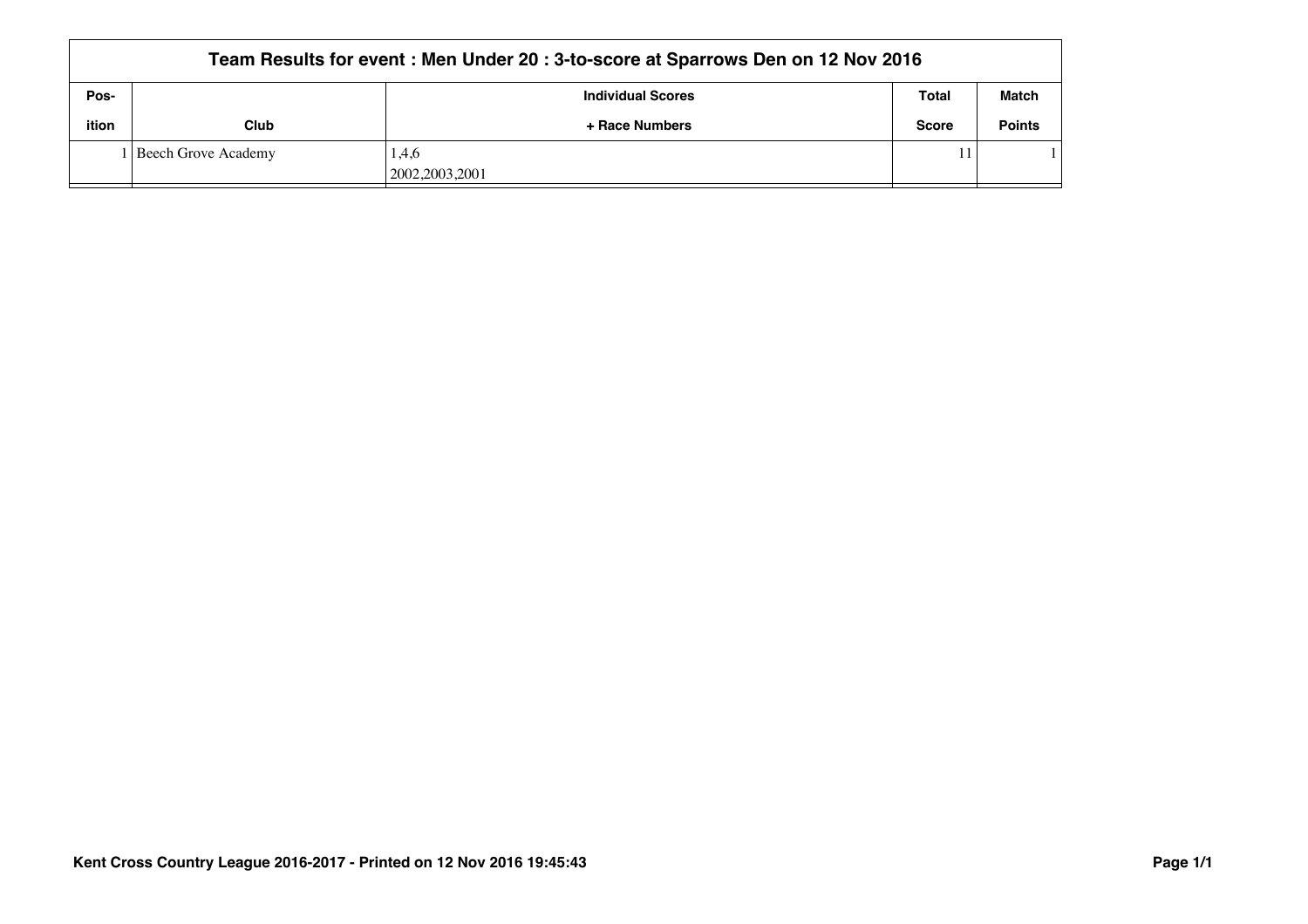| Pos-         |                                     | <b>Individual Scores</b> | <b>Total</b>     | <b>Match</b>    |
|--------------|-------------------------------------|--------------------------|------------------|-----------------|
| <b>ition</b> | Club                                | + Race Numbers           | <b>Score</b>     | <b>Points</b>   |
|              | 1 Tonbridge AC                      | 2,3,6,9                  | 20               | 18              |
|              |                                     | 583, 2047, 2025, 573     |                  |                 |
|              | 2 Medway & Maidstone AC             | 5,7,12,17                | 41               | $\overline{17}$ |
|              |                                     | 140,2011,2008,2036       |                  |                 |
|              | 3 Blackheath & Bromley Harriers AC  | 1,11,14,23               | 49               | $\overline{16}$ |
|              |                                     | 401,403,405,464          |                  |                 |
|              | 4 Dartford Harriers AC              | 22,37,38,40              | 137              | $\overline{15}$ |
|              |                                     | 941,962,959,970          |                  |                 |
|              | 5 Cambridge Harriers                | 8,39,48,55               | 150              | $\overline{14}$ |
|              |                                     | 741, 744, 1333, 736      |                  |                 |
|              | <b>6</b> South Kent Harriers        | 4,10,70,120              | $\overline{204}$ | $\overline{13}$ |
|              |                                     | 82,2005,90,91            |                  |                 |
|              | 7 Tunbridge Wells Harriers          | 29,61,67,71              | 228              | $\overline{12}$ |
|              |                                     | 678,666,685,683          |                  |                 |
|              | 8 Bexley AC                         | 13,78,83,92              | 266              | $\overline{11}$ |
|              |                                     | 1037, 1038, 1036, 1039   |                  |                 |
|              | 9 Istead & Ifield Harriers          | 18, 76, 77, 106          | 277              | $\overline{10}$ |
|              |                                     | 10,24,19,9               |                  |                 |
|              | 10 Crystal Palace Triathletes       | 43,65,69,107             | 284              | $\overline{9}$  |
|              |                                     | 69,72,61,56              |                  |                 |
|              | 11 Orpington Road Runners           | 84,85,91,139             | 399              | $\overline{8}$  |
|              |                                     | 870,613,607,610          |                  |                 |
|              | 12 Greenwich Tritons Triathlon Club | 62,80,128,130            | 400              | $\overline{7}$  |
|              |                                     | 202, 199, 1301, 215      |                  |                 |
|              | 13 Sevenoaks AC                     | 98, 101, 104, 111        | 414              | $\overline{6}$  |
|              |                                     | 775,770,1338,773         |                  |                 |
|              | 14 Folkestone RC                    | 30,63,156,187            | 436              | $\overline{5}$  |
|              |                                     | 1083, 1094, 1101, 1329   |                  |                 |
|              | 15 Beckenham RC                     | 50,87,154,168            | 459              | $\overline{4}$  |
|              |                                     | 1142, 1121, 1119, 1116   |                  |                 |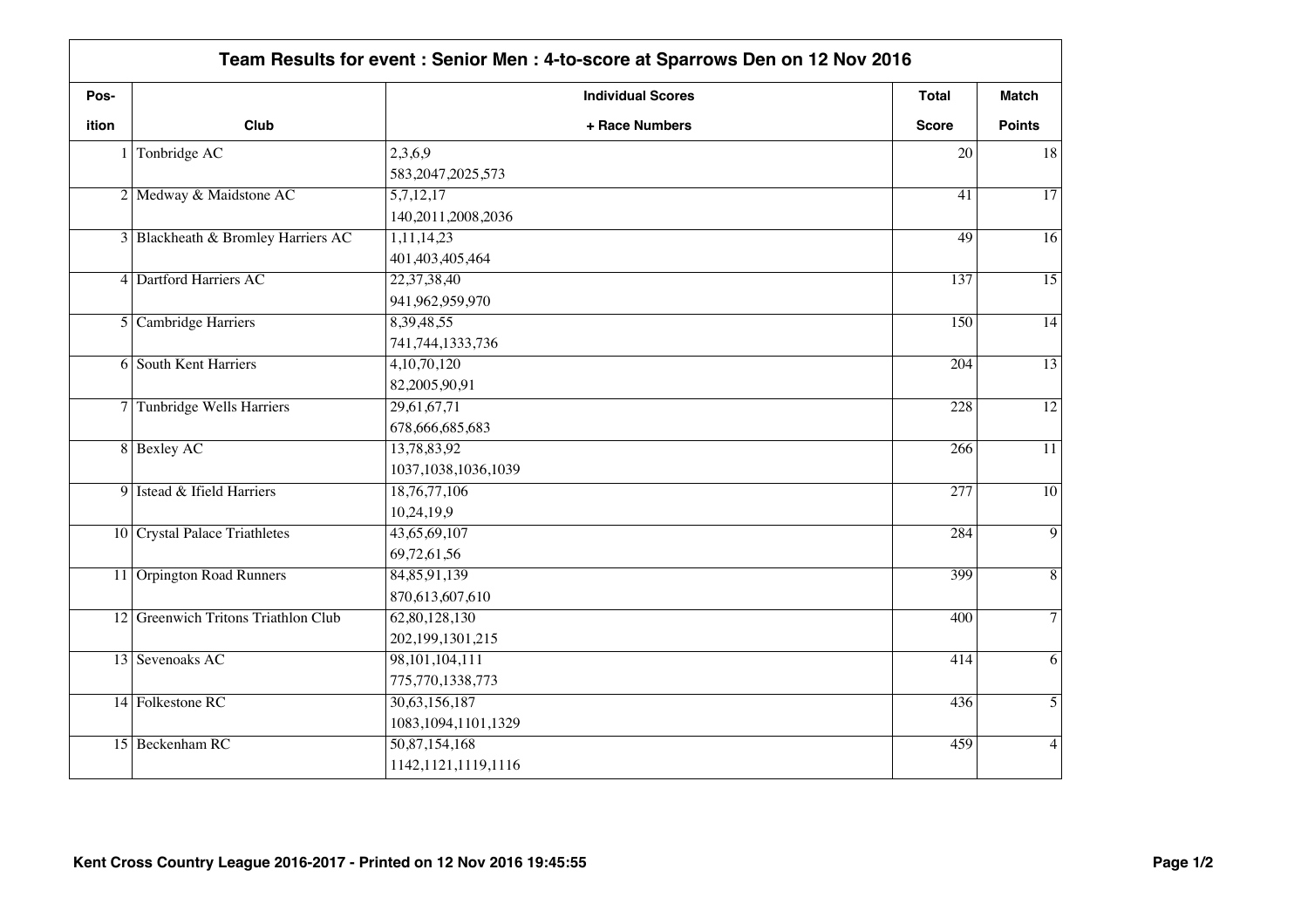|       | Team Results for event: Senior Men: 4-to-score at Sparrows Den on 12 Nov 2016 |                          |              |                             |  |  |
|-------|-------------------------------------------------------------------------------|--------------------------|--------------|-----------------------------|--|--|
| Pos-  |                                                                               | <b>Individual Scores</b> | Total        | Match                       |  |  |
| ition | Club                                                                          | + Race Numbers           | <b>Score</b> | <b>Points</b>               |  |  |
|       | 16 Dartford Road Runners                                                      | 99, 127, 140, 165        | 531          | 3                           |  |  |
|       |                                                                               | 151, 152, 1307, 163      |              |                             |  |  |
|       | 17 Weald Triathlon Club                                                       | 123, 133, 148, 183       | 587          | $\mathcal{D}_{\mathcal{L}}$ |  |  |
|       |                                                                               | 623, 622, 631, 642       |              |                             |  |  |
|       | 18   Maidstone Harriers                                                       | 103,158,178,182          | 621          |                             |  |  |
|       |                                                                               | 265, 268, 273, 260       |              |                             |  |  |